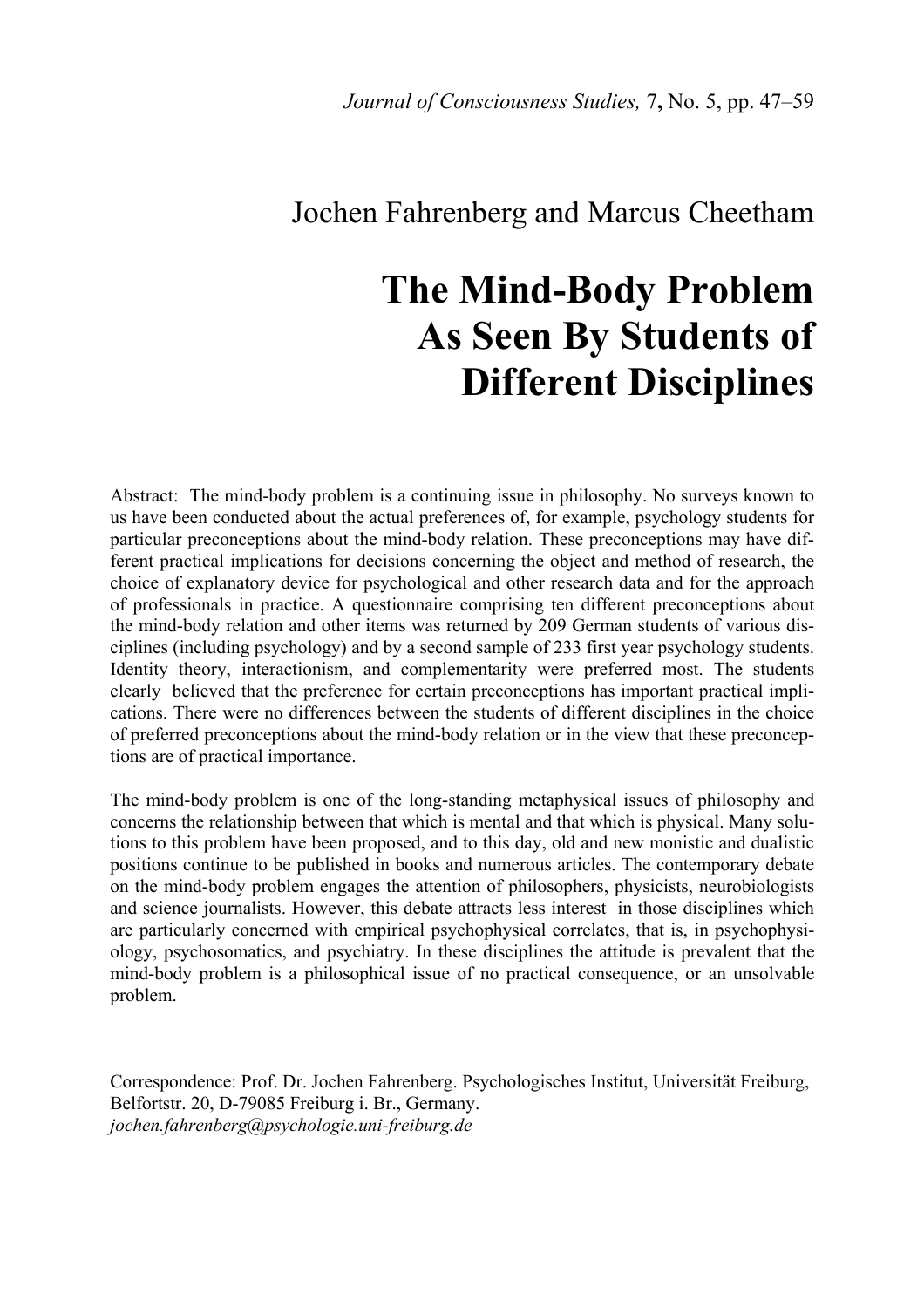Indeed, the history of philosophy gives one to understand that a generally convincing answer to the metaphysical question about the existence of one, two or three ontological aspects and their relationship cannot be found. In a pluralistic world, the mind-body problem will probably also remain unsolved. However, in view of the absence of a solution to this problem, one might examine whether philosophical preconceptions such as monism or dualism influence and have particular consequences for research and practice.

Preconceptions about the mind-body problem undoubtedly shape the way in which human beings are conceptualised and religious issues are handled. But do these preconceptions also influence decisions on the object and method of research and the choice of explanatory device for psychological and other research data? Do psychologists with dualistic preconceptions generally prefer the approaches and methods used in the arts and humanities such as the phenomenological method? Do psychologists with monistic preconceptions tend to adopt approaches and methods particular to behaviourism and biological psychology? Are the consequences of such belief systems reflected in diagnostically and therapeutically important decisions?

In contrast to the wealth of general publications about the mind-body problem, hardly any investigations are known to exist that take up the questions outlined above, not even an investigation as how widespread the different preconceptions are. Do certain groups such as physicians, and psychologists, differ in their preconceptions about the mind-body problem? How significant are the practical implications of these philosophical perspectives judged to be?

Special hypotheses have not been formulated in the present investigation. However, the expectation is that students of theology and philosophy tend to prefer dualistic preconceptions more than students of psychology, whereas students of the natural sciences prefer dualistic preconceptions less than students of psychology. We also assumed that students of psychology more readily accept that these philosophical perspectives are of practical importance than students of other disciplines. This article seeks to contribute to the philosophical debate about the mind-body problem with a psychological and empirical approach by investigating individual differences in students' attitudes and the evaluation of such perspectives.

#### **Questionnaire about the mind-body problem**

Over many years, a questionnaire ("Auffassungen zum Leib-Seele Problem") has been distributed in the introductory lecture for students of psychology, with the aim of exploring perspectives on the mind-body problem. The questionnaire was limited to a selection of ten main preconceptions, each described in a few sentences (Fahrenberg, 1989). The choice of preconceptions and their definitions involved the difficult compromise of keeping the definitions necessarily brief whilst not rendering them indiscernible and deficient of clarity; the avoidance of specific philosophical terms was conducive to this end (see Appendix). The students were asked: To which view do you most subscribe? Which view would you reject most emphatically? The students were also asked to give an indication of the extent to which they had previously considered the mind-body problem and to estimate the extent of its practical importance in response to the following question: In your opinion, do any of the preconceptions about the mind-body problem influence professional activity in research and practice?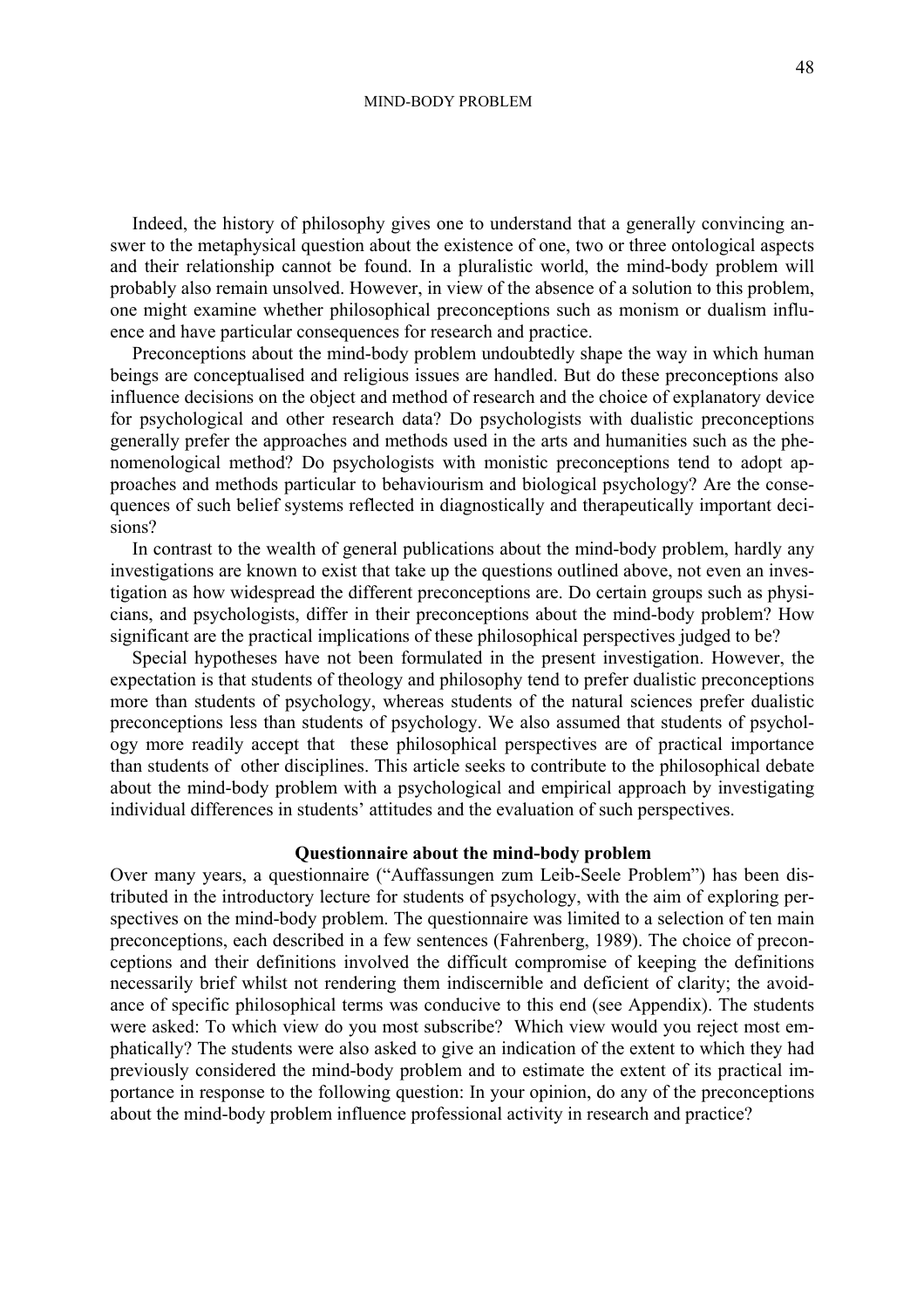#### MIND-BODY PROBLEM

This question was further qualified according to seven items regarding particular tasks within different professions. An additional five questions followed about supposed relationships of the mind-body problem to other ideological and religious attitudes and practices such as the attendance of church services.

From the outset, the debate about the mind-body relation has been burdened by the lack of agreement about the meaning of mind and body, as the review in Ritter's (1971) Historical Dictionary of Philosophy (Historisches Wörterbuch der Philosophie) demonstrates. The questionnaire was therefore supplemented until the last version in 1996 with a number of short introductory definitions and questions, these definitions serving to clarify the distinction between monism and dualism. The selection of ten main preconceptions was the same in the earlier and later versions of the questionnaire.

The choice of preconceptions and their definition was the result of having discussed the topic over a long period of time with colleagues from the fields of psychology and philosophy. (Peter Walschburger and Kornelia Wider were involved in the development of the questionnaire.) Keeping track of the literature on the mind-body problem is difficult; however, the following provided a comprehensive review (Bunge, 1980; Churchland, 1986; Dennett, 1991; Fahrenberg, 1979; Metzinger, 1985).

# **The Survey**

In this survey, the questionnaire was distributed amongst psychology, biology, theology, philosophy, chemistry, and physics students. The psychology students received their questionnaire at the beginning of the third lecture 'Introduction to the history of psychology, philosophy of science, and professional ethics', which took place at Freiburg University, in the winter semester 1996/97. About 90% of the questionnaires were returned anonymously from the students in psychology (major). This amounts to 62 of the total of 209 completed questionnaires. The remaining 147 questionnaires were returned in the same semester from undergraduate students attending different lectures in the other disciplines.<sup>1</sup> The percentage of returns depended on the discipline and specific lecture in which the questionnaires were distributed. For example, a 50% return was achieved in the introductory lecture for biology for first year students; the return was lower in other disciplines. The questionnaires were completed in the psychology and biology lectures before the lectures actually commenced. Students of other disciplines filled out their questionnaires in their own time.

The statistical comparison was carried out using the completed questionnaires from students of psychology  $n = 62$ , biology  $n = 43$ , theology  $n = 37$ , philosophy  $n = 23$ , chemistry and physics  $n = 44$ , totalling  $N = 209$  students.

In addition to this set of data from 1996, and for the purpose of comparison, a second set of data from a total of 233 students, who began psychology between 1992 and 1995 (about 60 students a year), was included. The two sets of data of psychology students were treated separately in the statistical analysis because the questionnaire used from 1992 to 1995 did not contain the complete set of introductory definitions and questions (see Appendix) included in the later questionnaire.

*1) Thanks are due to Prof. Hertel, Biology faculty, for his interest and support, and to cand. phil. Gertrud Plasse and Stille Gabler for their assistance.*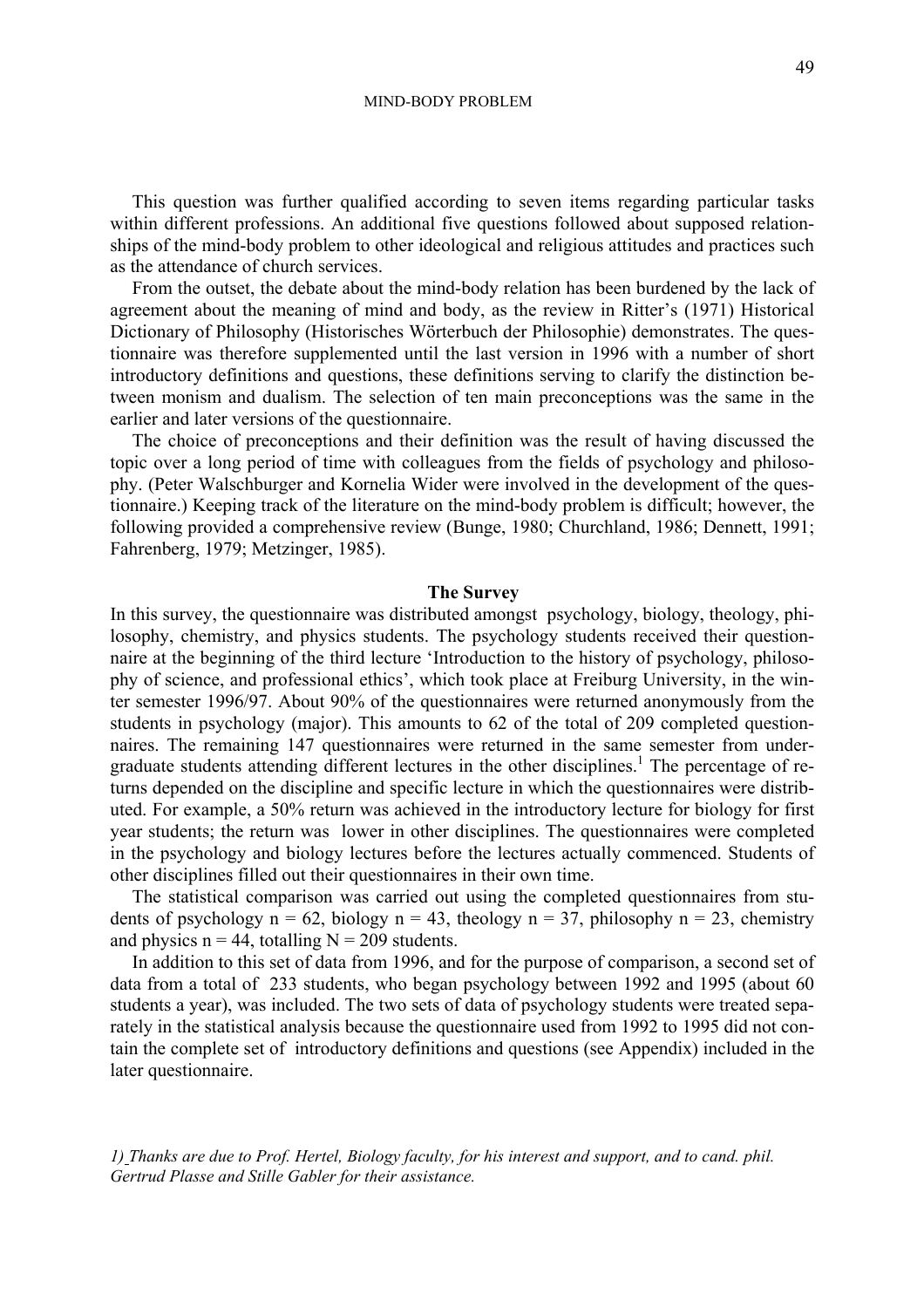MIND-BODY PROBLEM

All of the psychology students were "naive" in the sense that they had not experienced academic teaching on the mind-body-problem. It is conceivable that students from other disciplines, including second and third year students, may have been influenced by the academic instruction they had received. However, it is unlikely, except in philosophy and theology, that the mind-body-problem had been a subject of discussion in the lectures.

The statistical analysis was based on contingency tables (groups x statements) and Chi-Square Tests. In some instances, categories were combined to achieve adequately large cell frequencies. Degrees of freedom and the total number of observations will be reported in each case. Furthermore, Cramer's coefficient V, which has the standardised range 0 to 1.0 accounting for row and column distributions, provides an adequate coefficient of association. Chisquare tests were only used for the main issues of this investigation. Response distributions (percentages) of other items of the questionnaire will be presented descriptively, where appropriate.

#### **Results**

Differences existed in the five groups of psychology, biology, theology, philosophy, and chemistry & physics students in the proportion of men and women, in the distribution of age and in the number of attended semesters: There were relatively more women in psychology and relatively more men in physics and chemistry; theology and philosophy students were relatively older. These differences are reported here but will not be considered any further because there is no hypothesis or evidence of how such differences might affect our findings.

The overall response distribution to the question whether the students had previously considered the mind-body problem was as follows: 'hardly' 37%, 'somewhat' 52%, and 'intensively' 11%. The contingency table showed group differences ( $\chi^2$  (8, N = 208) = 22.6, p < .004; Cramer's  $V = 0.23$ ); according to cell counts, theology and philosophy students tended to pay more attention to the mind-body problem. The 233 course beginners in psychology from the second set of data responded to the question about previous consideration of the mind-body problem as follows: 'hardly' 29%, 'somewhat' 64%, and 'intensively' 7%.

#### **Preferences**

The preferences for and rejections of certain preconceptions on the mind-body problem are shown in Table 1. Three preconceptions were particularly favoured by the students as a whole: identity theory, interactionism, and complementarity. Indeed, this finding was consistent in all of the five disciplines. On account of the low cell counts in some instances, a test for significance was only reasonable on a reduced (4 x 5) contingency table made up of the three most frequently expressed preferences, that is, identity theory, interactionism, complementarity, and a residual group comprising the other seven preconceptions, and the five disciplines: There was no significant group difference between the students of different disciplines  $(\chi^2 (12, N = 209) = 12.8, p = .38;$  Cramer's  $\underline{V} = .14$ ; one of the 4 x 5 cells had an expected value < 5). Materialism and functionalism were rejected most frequently. Idealism was also rejected relatively frequently. The frequency distribution of the 233 psychology students from the previous years corresponded by and large to this set of results.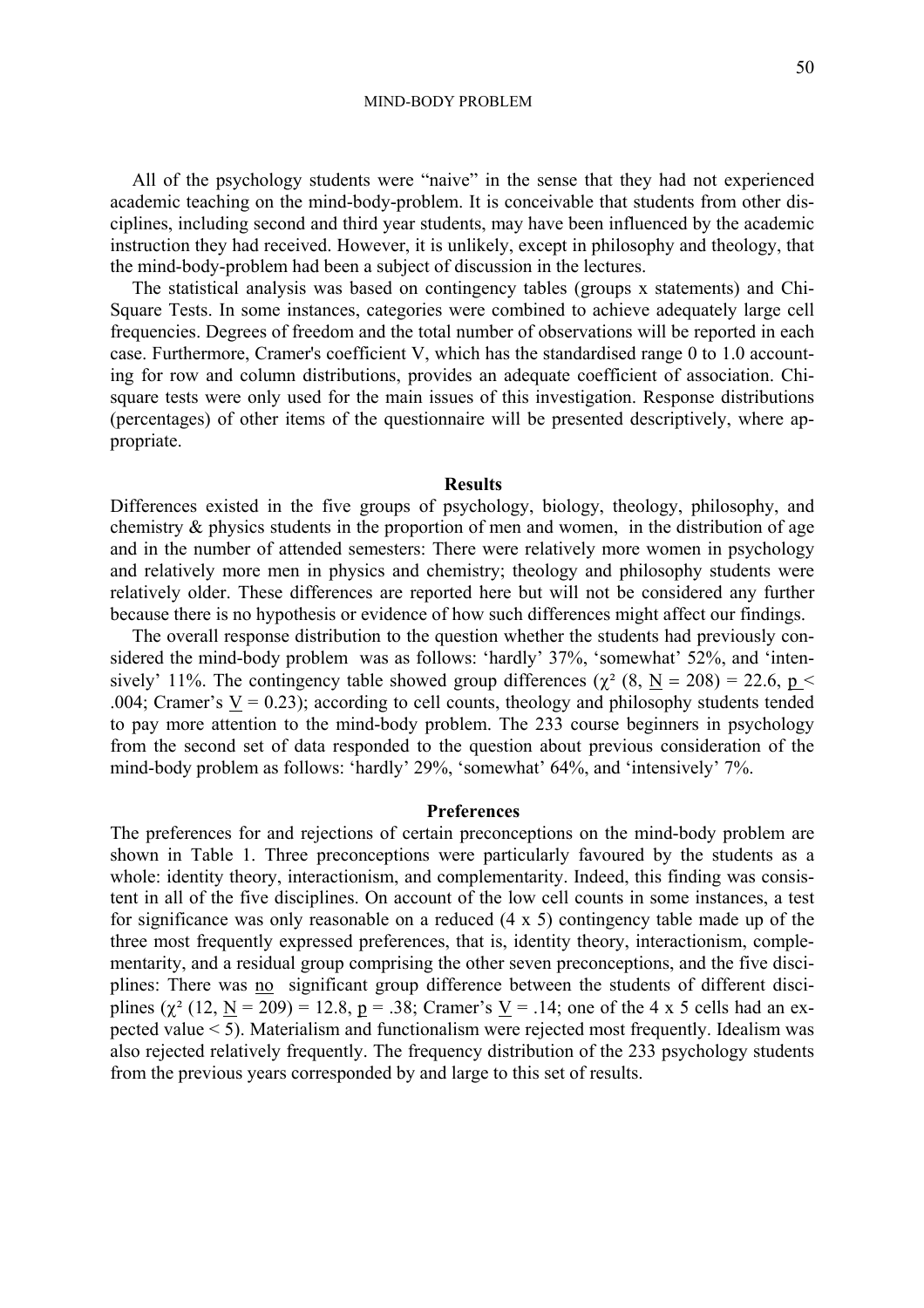|                |                                                                                 |                 |                   | Pref      | erences |                |                       |                 |                |                 |                 | Rejections      |                 |                       |                 |
|----------------|---------------------------------------------------------------------------------|-----------------|-------------------|-----------|---------|----------------|-----------------------|-----------------|----------------|-----------------|-----------------|-----------------|-----------------|-----------------------|-----------------|
|                |                                                                                 | Psycho-         | Bio-              | Theo-     | Philo-  | Che-           | Total                 | Psycho-         | Psycho-        | Bio-            | Theo-           | Philo-          | Chemistry       | Total                 | Psychology      |
|                |                                                                                 | $\log$          | logy              | $\log\!0$ | sophy   | mistry         |                       | logo            | $\log\!0$      | $\log\!0$       | logy            | sophy           | & Physics       |                       | 92/95           |
|                |                                                                                 |                 |                   |           |         | Physics        |                       | 92/95           |                |                 |                 |                 |                 |                       |                 |
|                | Monistic preconceptions                                                         |                 |                   |           |         |                |                       |                 |                |                 |                 |                 |                 |                       |                 |
|                | Idealism                                                                        | 3               | 0                 | 3         |         | $\mathbf 2$    | ∞                     | S               | $\overline{ }$ | $\overline{10}$ | S               | ↽               | $\overline{17}$ | $\frac{4}{6}$         | 36              |
| 2a             | Materialism                                                                     |                 | $\mathbf{\sim}$   |           |         |                | n                     |                 | 35             | $\overline{2}$  | $\circ$         | $^{\circ}$      | $\vec{a}$       | 85                    | 80              |
| $\sqrt{2}$     | Emergentism                                                                     | $\mathbf 2$     | S                 | 0         | $\sim$  | $\overline{ }$ | ᅼ                     | ∞               |                | 0               | $\mathbf{\sim}$ | 0               |                 |                       | S               |
| $\overline{c}$ | Functionalism                                                                   | ∊               |                   | $\circ$   |         | 0              |                       | 0               | ᡋ              | $\overline{10}$ | Ó               | 3               | $\mathbf{\sim}$ | 33                    | 58              |
| 2d             | Dialectic Materialism                                                           |                 | $\mathbf{\Omega}$ | $\circ$   | 0       | 0              | ო                     | 4               | 0              |                 | 0               | 0               |                 | $\mathbf{\mathsf{u}}$ |                 |
|                |                                                                                 |                 |                   |           |         |                |                       |                 |                |                 |                 |                 |                 |                       |                 |
|                | Dualistic preconceptions                                                        |                 |                   |           |         |                |                       |                 |                |                 |                 |                 |                 |                       |                 |
| 3a             | Interactionism                                                                  | $\overline{24}$ | $\overline{c}$    | $\sigma$  |         | $\omega$       | $\mathcal{O}$         | $\mathcal{L}$   |                |                 | 0               | 0               | 0               |                       | $\mathbf 2$     |
| 36             | Parallelism                                                                     | $\circ$         | 0                 | $\circ$   |         | 0              |                       | $\mathbf{\sim}$ | 4              | ↴               | $\mathcal{L}$   | $\mathbf{\sim}$ |                 | $\mathbf{13}$         | 22              |
| 3c             | Epiphenomenalism                                                                |                 | $\circ$           | $\circ$   |         | $\circ$        | $\mathbf{\mathsf{u}}$ |                 | $\mathbf 2$    |                 | 0               | 0               | 0               | ణ                     | $\overline{18}$ |
|                |                                                                                 |                 |                   |           |         |                |                       |                 |                |                 |                 |                 |                 |                       |                 |
| preconceptions | Psychophysically "neutral"                                                      |                 |                   |           |         |                |                       |                 |                |                 |                 |                 |                 |                       |                 |
| 4              | Identism                                                                        | 4               |                   |           | $\circ$ | $\overline{ }$ | $\ddot{ }$            | $\overline{7}$  | 0              |                 |                 | 0               | $\mathbf{\sim}$ |                       |                 |
| 5              | Complementarity                                                                 | $\frac{6}{1}$   |                   | 13        | Ξ       | 13             | $\mathbf{z}$          | $\mathcal{L}$   |                |                 | ⊂               | $\circ$         | $\omega$        | ю                     | $\omega$        |
| Total          |                                                                                 | $\mathcal{O}$   | 43                | 37        | 23      | $\frac{4}{3}$  | 209                   | 233             | $\mathcal{S}$  | $\mathbf{\Xi}$  | 35              | $\overline{20}$ | $\frac{1}{4}$   | 199                   | 226             |
|                | Note: in some of the questionnaires, none of the views were rejected explicitly |                 |                   |           |         |                |                       |                 |                |                 |                 |                 |                 |                       |                 |

Apricitiy.<br>. טענעט.<br>אינגע  $\frac{1}{2}$ 

Table 1<br>Preconceptions of 209 students of different disciplines about the mind-body problem: Preferences and rejections.<br>The table also includes data from 233 course beginners in Psychology from 1992 till 1995. Preconceptions of 209 students of different disciplines about the mind-body problem: Preferences and rejections. The table also includes data from 233 course beginners in Psychology from 1992 till 1995.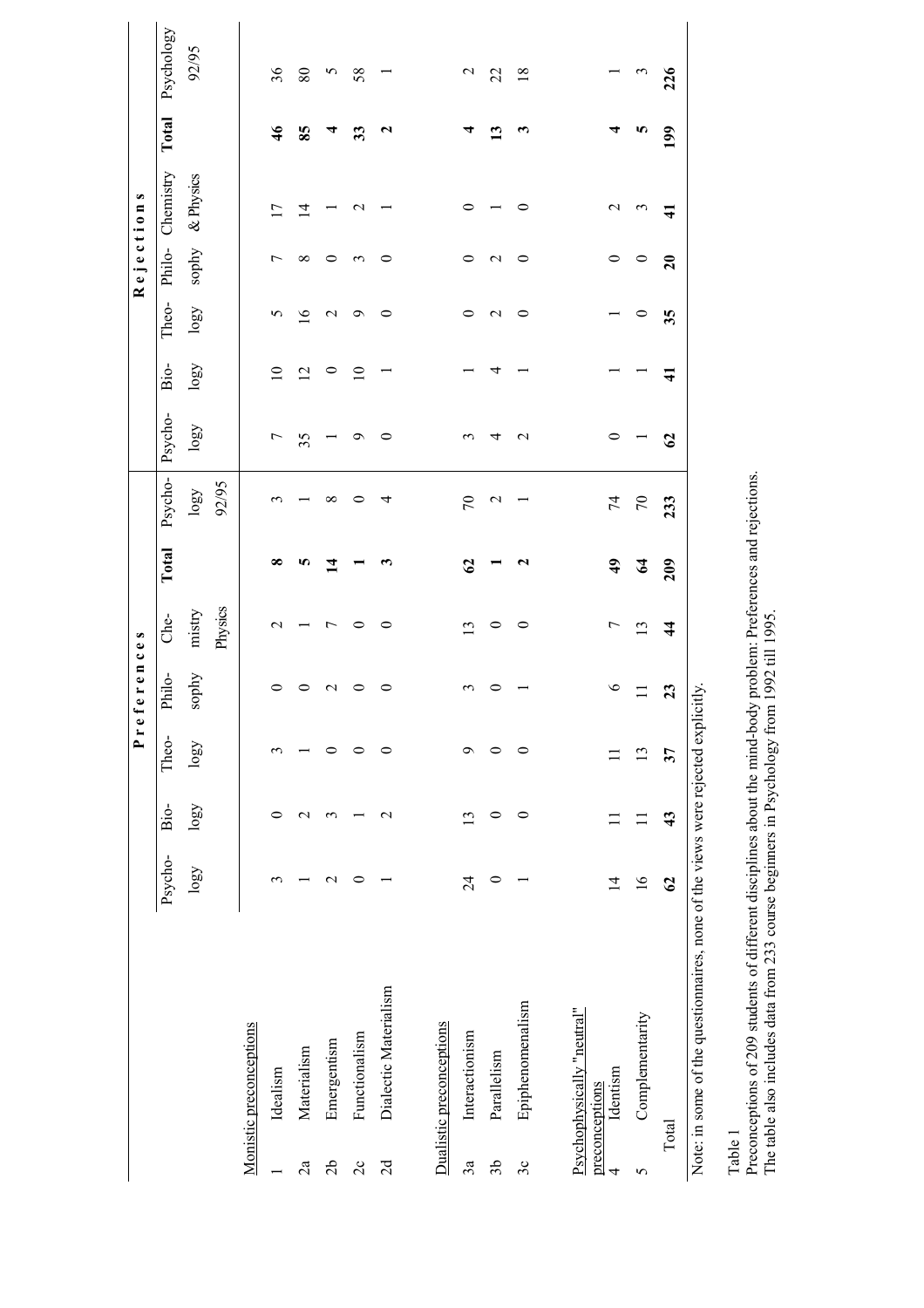More detailed information was extracted from the students' responses independently of their group to questions concerning the belief in or rejection of a spiritual existence, that is, an individual spiritual existence (possibly including life after death) not explicable by mechanical, chemical or physical principles and which exerts influence on the brain, or a unique force, that is, a force in addition to the mechanical, chemical or physical principles known to science and which influences the brain and causes physical and mental changes (see questionnaire). Many students expressed their belief in a spiritual existence (42% 'yes', 35% 'perhaps', 23% 'no'), others in the existence of a unique force (46% 'yes', 35% 'perhaps', 19% 'no'). Both preconceptions were associated ( $\chi^2$  (4, N = 206) = 53.2, p < .001; Cramer's V = .36). Subsequently, the responses to questions about the belief in spiritual existence or a unique force were analyzed. Only the groups' opinions about a spiritual existence differed significantly; this difference, according to cell counts, was mainly due to the overwhelming conviction of theology students that there is a life after death (86%). The second set of data from the 233 beginners in psychology confirmed the association between preconceptions held about a spiritual existence and a unique force  $(\chi^2 (4, N = 220) = 30.78, p = .001$ ; Cramer's V =  $0.26$ 

An association between the assumption of a unique force and the three main preferences (interactionism, identity theory, and complementarity) was not evident ( $\chi^2$  (6, N = 173) = 4.1;  $p > .05$ ; Cramer's  $V = 0.11$ ). The idea of a spiritual existence, however, finds more approval from supporters of interactionism (54% 'yes') than identity (47% 'yes') or complementarity (33% 'yes'). This association is however weak  $(\chi^2 (6, N = 173) = 12.9, p = .045;$  Cramer's V  $= 0.19$ ) and finds no support in the second data set (233 beginners in psychology).

# **Practical Importance and Implications**

The students thought that the various perspectives on the mind-body problem could have important practical implications for the general populations' attitude toward religion and the way in which psychologists, doctors or judges exercise their profession (see Table 2). At least half of those questioned believed that psychologists' choice of diagnostic and treatment methods was related to the psychologists' preconception of the mind-body problem, and that these preconceptions influence even the manner in which patients are treated and criminals sentenced. The students assumed that in the population as a whole these preconceptions are closely related to religious convictions, the belief in miracle cures, the evaluation of homeopathy and the attitude toward abortion. The students saw a small but nevertheless clear relation between mind-body preconceptions and religious activities.

The importance that the students attached to these preconceptions was not significantly related to the extent to which the students had previously thought about and considered this problem, to the discipline studied, or to the personal preference for one of the three most frequently preferred preconceptions. There were however two exceptions: Group differences did exist in the assumption that a judge's perspective is important when sentencing criminals ( $\chi^2$ )  $(8, N = 201) = 21.0$ ,  $p = .007$ ; Cramer's  $V = .23$ ). Psychology students, according to cell counts, tended to entertain this preconception more (52% 'certainly'), chemistry and physics students less (14% 'certainly'). Comparing only the three main preferences, a significant association was evident between preconception and diagnostic strategies in medicine ( $\gamma^2$  (4, N = 168)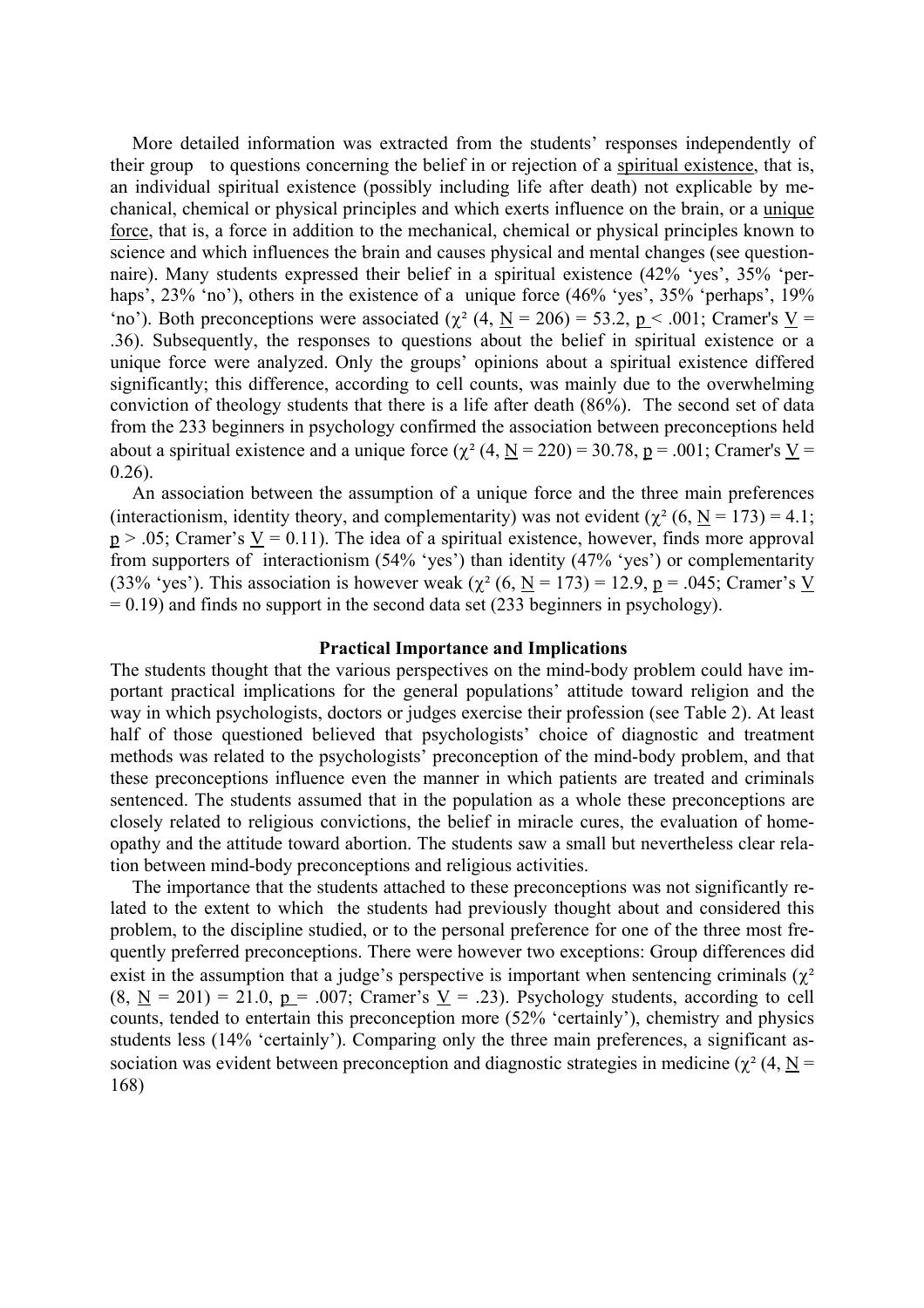|                                                                       |                | Is there an influence? |           |
|-----------------------------------------------------------------------|----------------|------------------------|-----------|
|                                                                       | hardly         | somewhat               | certainly |
|                                                                       |                |                        |           |
| Influence on psychologists in:<br>their choice of experimental method | $\mathfrak{Z}$ | 22                     | 75        |
|                                                                       |                |                        |           |
| their choice of treatment method                                      | $\overline{2}$ | 18                     | 80        |
| the way they deal with patients                                       | 7              | 29                     | 64        |
|                                                                       |                |                        |           |
| Influence on doctors in:                                              |                |                        |           |
| their choice of experimental method                                   | 23             | 34                     | 43        |
| their choice of treatment method                                      | 18             | 30                     | 52        |
| the way they deal with patients                                       | 18             | 33                     | 49        |
|                                                                       |                |                        |           |
| Influence on judges in:                                               |                |                        |           |
| sentencing criminal offenders                                         | 25             | 41                     | 34        |
|                                                                       |                |                        |           |
| Influence on the general population in:                               |                |                        |           |
| the relation between religious convictions                            | $\overline{4}$ | 20                     | 76        |
| the participation in the church                                       | 33             | 34                     | 33        |
| the belief in miracle cures                                           | 14             | 34                     | 52        |
| (e.g., Lourdes)                                                       |                |                        |           |
| the evaluation of homeopathy                                          | 12             | 34                     | 55        |
| the attitude toward abortion                                          | 24             | 35                     | 41        |
|                                                                       |                |                        |           |

#### MIND-BODY PROBLEM

Note: The results are given in percentages.

Table 2

Possible influence of adopted preconception about the mind-body problem on professional behaviour and attitude, and on the general population, as seen by 203 students of different disciplines.

 $= 9.9$ ,  $p = .04$ ; Cramer's  $V = .17$ ); supporters of identity theory tended to be the least convinced that a doctor's perspective influences the choice of investigative method (according to cell counts).

The results of the 233 beginners in psychology show that they also attached the same importance to these preconceptions as the students described above: The preconception favoured by a psychologist would 'certainly' influence his or her choice of diagnostic method (74%), of therapeutic method (84%), and the manner in which patients are treated (75%).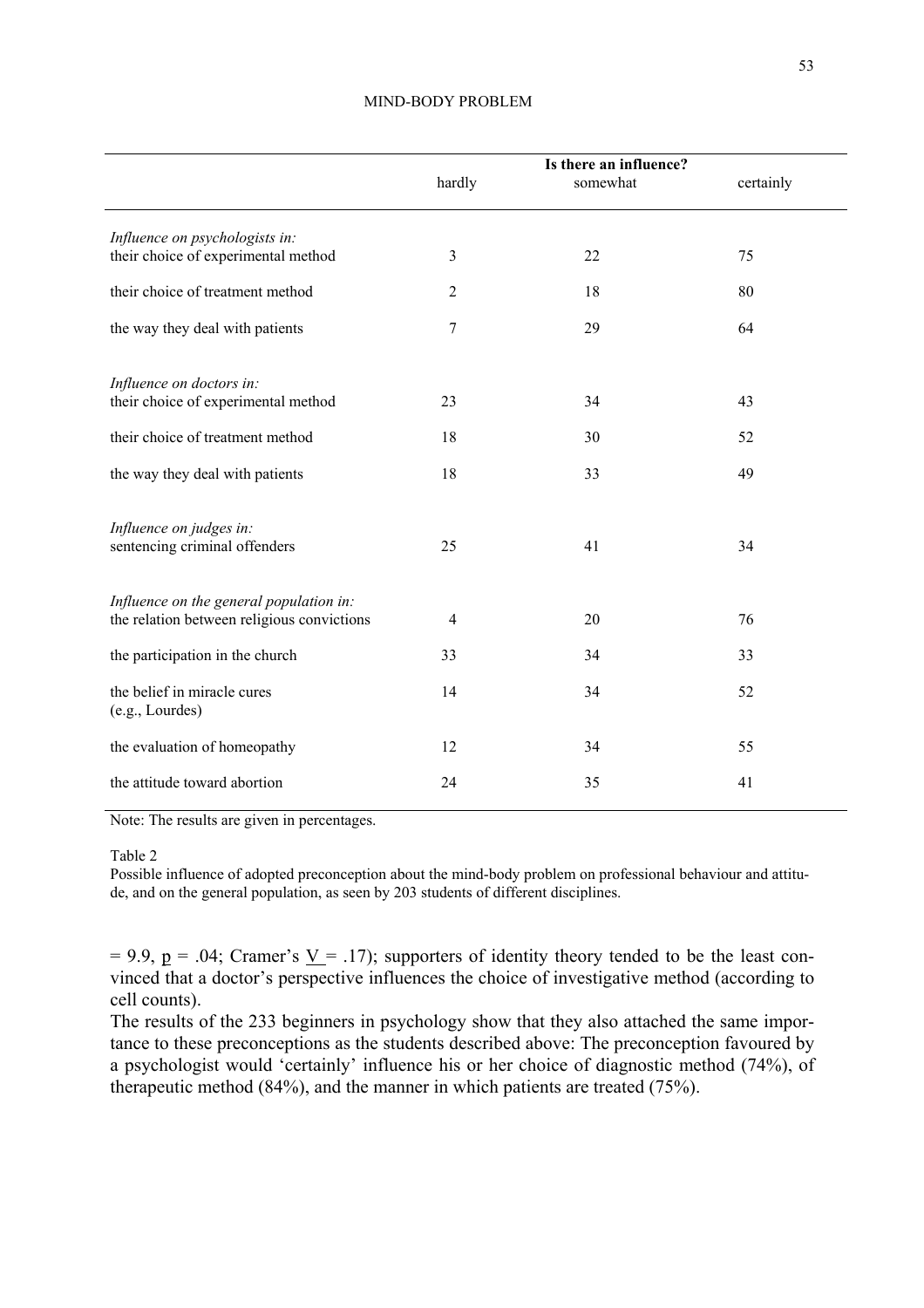The majority of students who returned the questionnaire had already considered the mindbody problem more or less in detail and expressed a clear preference for identity theory, interactionism, and complementarity. Other preconceptions, some of which are important in the contemporary discussion about refined materialism and functionalism, were only accepted by a few and rejected decisively by a large majority of students. In fact, the distribution of answers to questions about preference and practical importance of students, who had previously considered the mind-body problem, was the same as the distribution of students who had not.

There were no clear group differences between students of different disciplines in their preferences and rejections. The expected differences between students of philosophy, theology, the natural sciences as well as psychology were not evident. However, this comparison should be considered with some reservation about the sampling of non-psychology students. Almost all of the students from the psychology lecture (and about 50 % in biology) filled out their questionnaires during the lecture, whereas the students of other disciplines, who were sufficiently interested in the subject, had to complete their questionnaires in their own time. The survey based on the introductory lectures in psychology had a high rate of return. For example, the number of participants at  $n = 62$  in the winter semester of 1996/97 corresponded to around 90 % of the students attending the lecture, that is, about 80% of the students admitted to psychology. As far as students from other disciplines are concerned, the rate of return depends chiefly on the students' interest in the topic. However, it can not be determined whether this pre-selection had an effect on the frequency distribution of the preferences.

The most notable finding concerns the students' assessment of the practical importance and implications of these preconceptions. A clear majority of all students — without group differences between the disciplines — is convinced of the importance to be attached to psychologists', doctors', and judges' preferred perspective on the mind-body problem when making expert decisions.

How these convictions evolve is a matter of speculative discourse. For example, the Christian creed and the doctrine of the eternal soul address a mind-body dualism, despite the postulancy of the mind-body unity as formulated in the Church's Catechism. Identity theory and complementarity may be more attractive because they appear metaphysically more neutral. But the adoption of a particular preconception can also be influenced by popular books about the 'self and the brain', or by political and ideological trends. In fact, in an earlier version of this questionnaire used in a previous study some years ago, the psychology students rated the view 'dialectical materialism' in third place. This preconception now stands in seventh place. Following this, one might propose that popular preconceptions on the mind-body problem serve as a diagnostic tool for changes in and as a reflection of ideological convictions enjoying wider currency.

The objection could be raised that questions about the practical importance were formulated in such a fashion that they might have appeared suggestive within the context of the questionnaire. Nevertheless, it is readily apparent how decisively beginners of psychology viewed philosophical preconceptions as being of practical importance.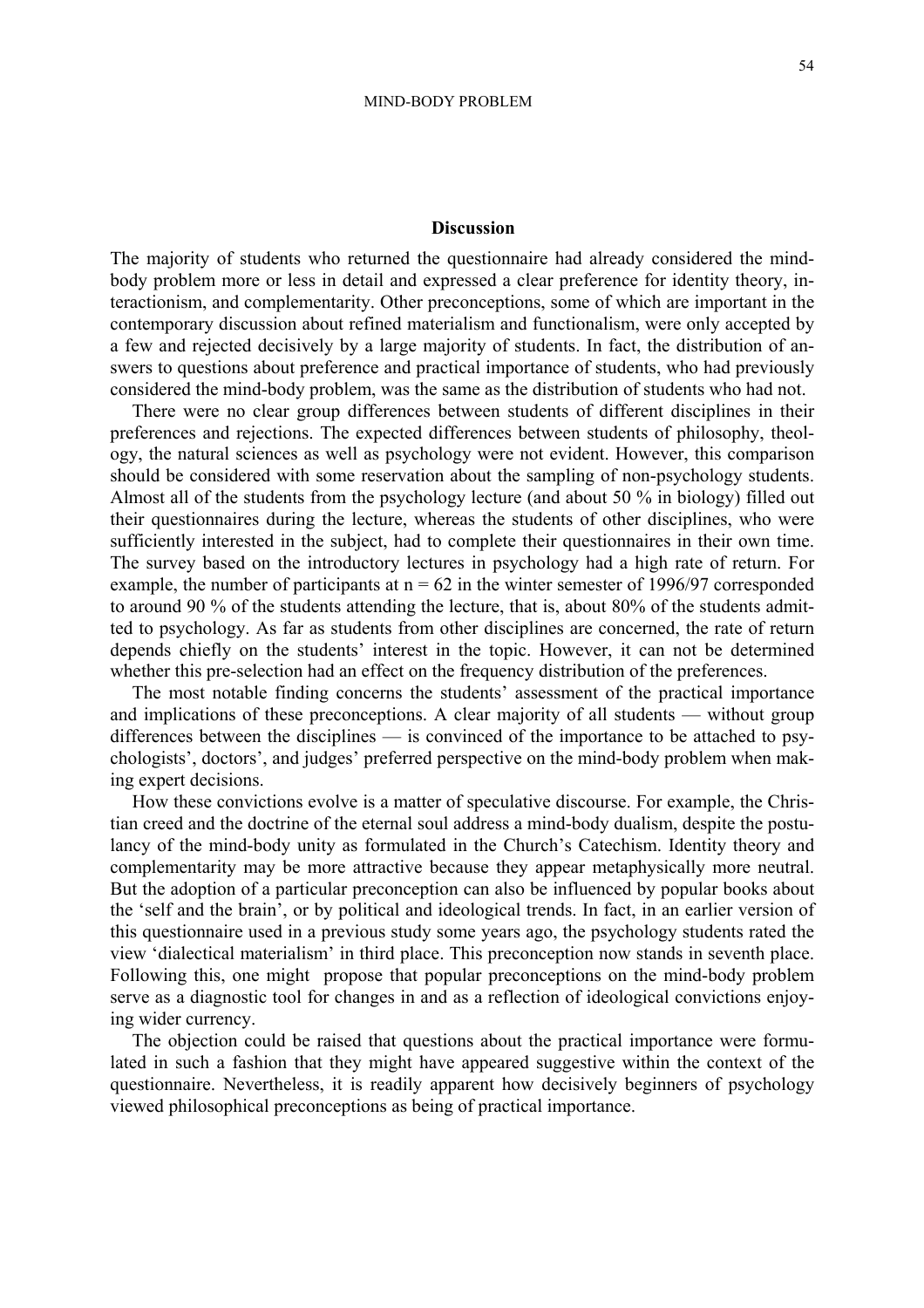This is interesting in view of the little attention paid to conceivable practical consequences of such preconceptions in debates on the mind-body problem.

In retrospect, the questionnaire was probably too lengthy and difficult for many of the students, despite its simplified format and presentation. The distribution of answers suggests that the questions should be restricted in future to the four most popular preconceptions.

Comparable data from other groups of persons are not available. Opinion surveys have been carried out on scientists (e.g., Larson & Whitman, 1997) and the general population (e.g., Spiegel, 1992). These have focused on ideological and theological themes but did not include questions about the mind-body problem.

The present investigation could not establish whether the belief in the practical importance of these preconceptions corresponds to empirical differences in professional performance. A necessary differentiation and exploration of the practical importance of the mind-body problem can only be achieved methodically with an explication of the concept of practical importance. The explication should give an account of the consequences of a specific view on the mind-body relation, indicating, according to specified criteria, for whom and for which activity this applies.

Following these considerations, the questionnaire was supplemented, in conjunction with Wider (1994), with a structured interview designed to explore psychologists' and doctors' preconceptions on the mind-body relation and their opinions about the practical implications of these preconceptions. Amongst other things, the interview contained decision-makingsituations constructed to reveal the reasons underlying the choice of psychologists' and doctors' diagnostic and therapeutic strategies; these strategies were categorised as being either more somatically or more psychologically orientated. In a series of interviews, Wider (1994) documented 27 doctors' and 28 psychologists' individual preconceptions and thoughts on possible consequences of the mind-body problem. The doctors were specialists in various areas: neurology, surgery, internal medicine, psychosomatics, and homeopathy. Most of the psychologists worked in clinics, the others in private practice. Forty (55%) of the persons questioned had considered the mind-body problem to 'some' degree or in 'detail' (Wider, 1994, p.122). The distribution of the most preferred preconceptions was as follows: complementarity ( $n = 24$ ), identity (20), idealism (5), interactionism (1), and functionalism (1).

In Wider's study, almost all of the participants questioned were convinced that these preconceptions affected the nature of the diagnosis ( $n = 47$ ), treatment ( $n = 52$ ), and interaction with patients ( $n = 48$ ). However, difficulties were encountered by the participants in giving examples of consequences within the decision-making-situations: The scenarios were too simple, thus frustrating most attempts at proposing plausible consequences. The decision strategies in the diagnosis and therapy were also greatly influenced by the degree of expertise, that is, competing etiological concepts and research findings known to the psychologists and doctors. It is conceivable that within the setting of a neuropsychiatric or psychosomatic clinic, this investigative approach could certainly be methodically and empirically improved upon.

In the philosophy of science, basic epistemological and methodological assumptions (for example, the phenomenological perspective, positivism, or social constructivism) are largely seen as precursors of the choice and application of strategies used in empirical disciplines for forming concepts, formulating operational definitions and explanations, and selecting methods for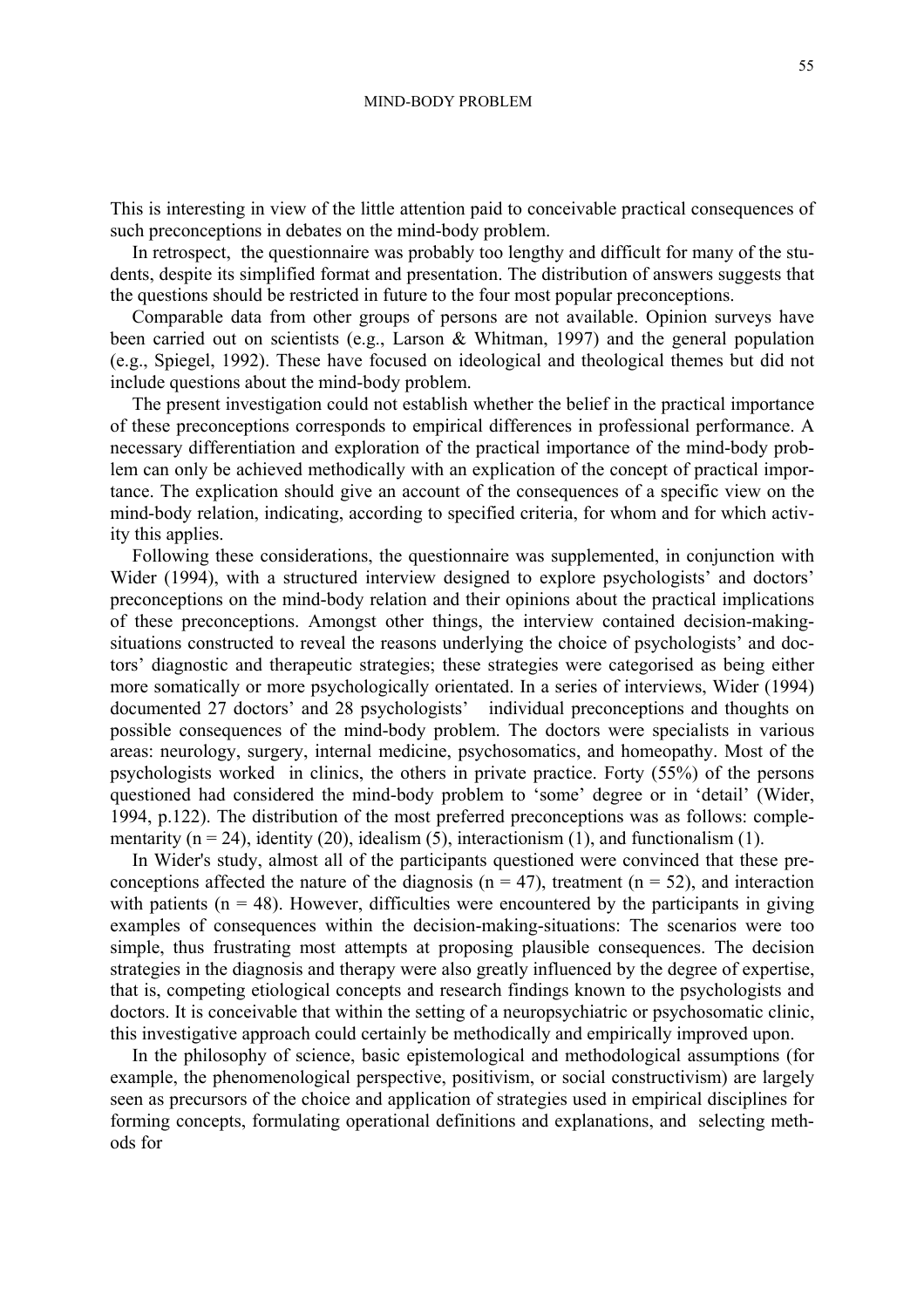testing hypotheses. The extent to which preconceptions about the mind-body problem influence these strategies is not known. In research and practice, actual methodological decisions on appropriate diagnostic and therapeutic strategies may be implicitly or explicitly determined by particular belief systems. There is however an obvious discrepancy between the level of interest in the philosophical debate on the mind-body problem and the absence of empirical investigations about the actual preconceptions shared by psychology and medical students and professionals. Indeed, the students clearly expressed their belief that preconceptions about the mind-body relation have important practical implications; this speaks in favour of further investigation.

# **Appendix: Questionnaire**

To save space, this appendix contains the main parts only of the four-sided questionnaire, that is, the essential introductory definitions and the basic statements concerning the mind-body problem to which this paper and the tables refer. The items concerning practical importance of certain preconceptions are in Table 2.

Definition of important terms

'Body' and 'mind' are ambiguous terms and liable to be misunderstood. In order to ease their understanding, they are defined as follows:

Mankind is described in terms of attributes, which pertain to the physical (and bodily) or to the mental (and spiritual):

—Physical attributes refer to biological and material processes (including neuropsychological cerebral activity, and objectively observable, behavioural activity);

— Mental attributes refer to processes involved in consciousness, subjective inner-life, feelings, and intentions.

The distinction between physical and mental processes raises the basic philosophical question as to whether these processes are rooted in a single mode of being or reflect two essentially different aspects of being:

- 1. There is only one ontological aspect, the mental-spiritual;
- 2. There is only one ontological aspect, the material, that is, the physical to which biological systems like the brain belong;
- 3. There are two ontological aspects, the material and the mental-spiritual. Matter can not be reduced to mental-spiritual processes, and the mental-spiritual can not be reduced to biological-material processes. Any statement about man is only valid when it addresses both of these ontological aspects;
- 4. There is only one ontological aspect. The mental-spiritual and material processes are identical forms of expression of the one underlying reality;
- 5. The metaphysical question as to one or two ontological aspects remains unanswered. The mental-spiritual and biological-material processes as described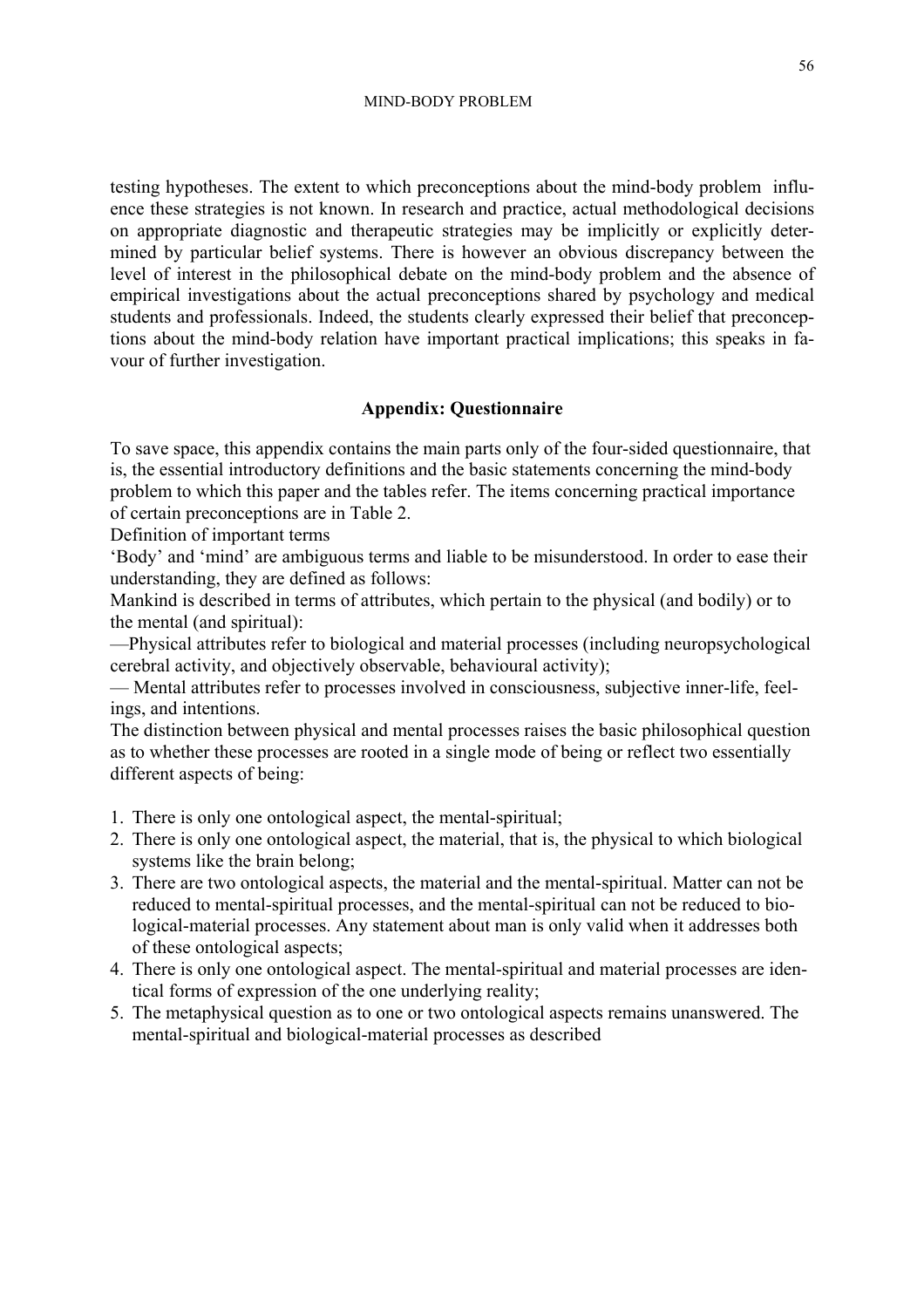6. can not be derived from each other. Any statement about man is only valid when it addresses both of these ontological aspects.

To which view do you most subscribe? No. ( ) In your opinion, is there such a thing as an individual spiritual existence after death ? No ( ) Perhaps ( ) Yes, I am convinced ( ) In your opinion, is there a unique force (in addition to the mechanical, chemical, and physical principles known to science) which could have an effect on the human brain or cause mental and physical changes?

No ( ) Perhaps ( ) Yes, I am convinced ( )

Different views on the psychophysical problem

The following definitions of the different perspectives on the psychophysical relation, that is, on the relation between body and mind, have been greatly simplified. Even if you have not previously considered this problem in any detail, you might still lend yourself to the one or other opinion. Please read through the different points of view carefully and decide which of these you most prefer.

Begin with the view in the list below the number of which matches the number you chose above (e.g, you might have chosen No. 2 as the view to which you would most subscribe). Compare the views denoted by this number (e.g., if you chose No. 2 you would now compare 2a, 2b, 2c and 2d) in order to select one of these. Please read the other views also because at the end you will be asked to choose the ones you most and least prefer.

1. Direct and real experience is only possible in a mental or spiritual realm. Any statements about physical processes and the external reality are derived from mental processes and are therefore of secondary importance. Material processes are of secondary importance in the acquisition of knowledge about mental activity. Mental (and spiritual) states are accessible by introspection and self-reflection, physical states by the research methods of the natural sciences.

2a. Mental (and spiritual) processes are physical, chemical (neurophysiological) processes in the brain. Inner experience is therefore accessible by the methods of the natural sciences. Progress in the neurosciences will enable mental processes to be explained as physical and chemical processes.

2b. Mental (and spiritual) processes like consciousness are functional features of the brain, which have emerged at higher levels of cognitive organisation during the course of a long biological evolution. Physical and chemical processes and the functions of biological subsystems can not explain these emerging features sufficiently, because, for example, social influences on the brain can not be described neurobiologically. However, mental processes are not features or effects of an independent mind. They form a special subset of brain functions. 2c. Mental (and spiritual) states are functional states of the brain. Each function can be defined in the context of its input and output and of the other systemic functions, provided that the principles governing these functions are fully known. Functions can be distinguished from physical structures. Functions can be found in the human brain or produced in advanced computers.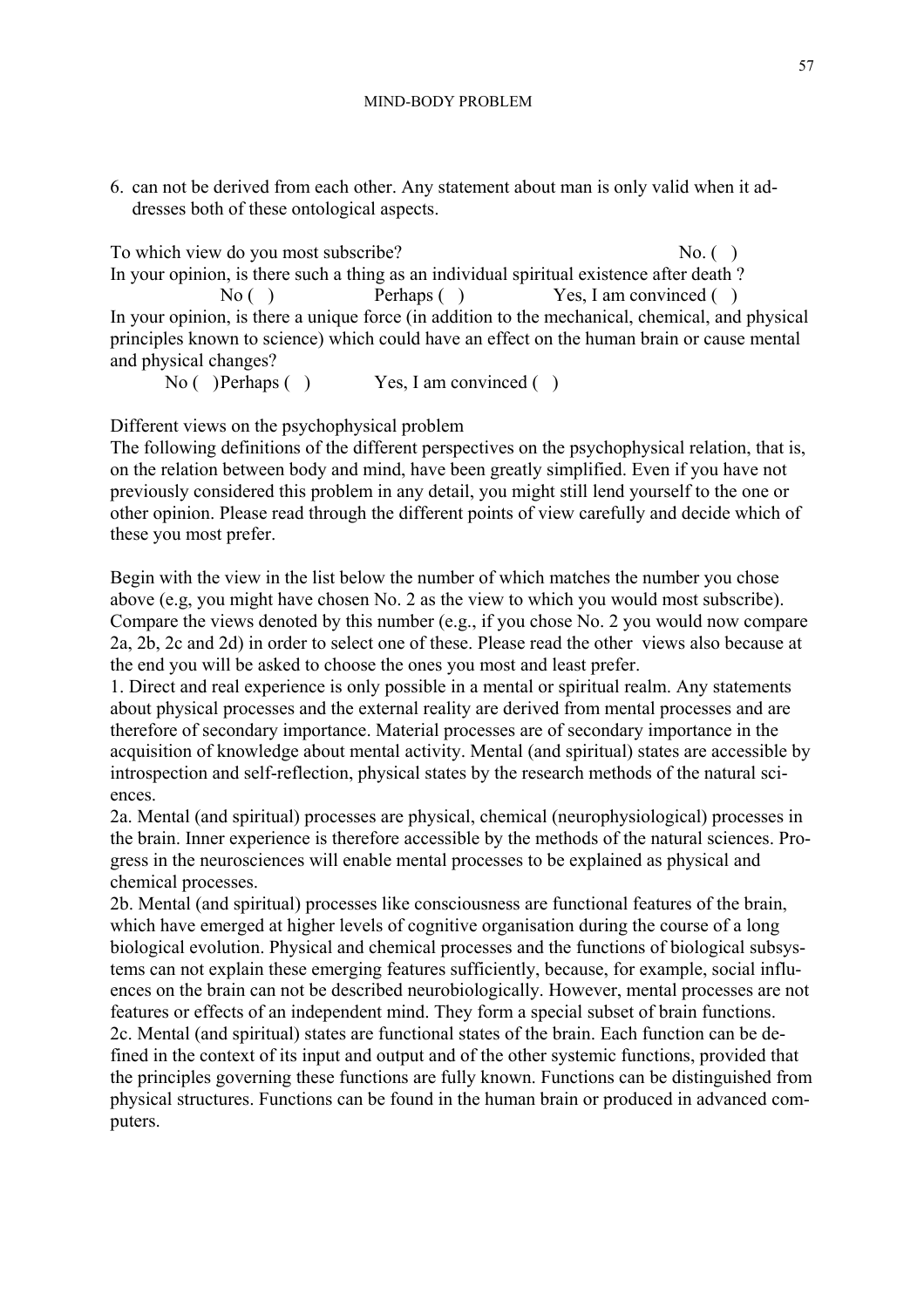2d. Mental (and spiritual) and physical processes represent two different ways of brain functioning. They integrate in a dialectical unity of form and content, materially energetic nervous activity, and information processing. Mental functions are more complex than brain functions, they have their own particular quality, and are not fundamentally different from neurophysiological (physical-chemical) processes.

3a. Mental (and spiritual) and physical processes are assumed to be two separate ontological entities obeying separate laws. Mental and physical processes can not be derived from each other, but they do interact and mutually influence each other. It is not known in detail how they influence each other, but it is assumed that this occurs in particular regions of the brain or in particular neural or synaptic (micro-) structures. Physical processes could have a mental cause and vice versa. Physical processes are accessible by the methods of the natural sciences, mental processes by introspection and self-reflection.

3b. Mental (and spiritual) and physical processes are assumed to be two separate ontological entities obeying separate laws. Mental and physical processes can not be derived from each other. Both processes run in parallel and synchronously, they are perfectly correlated elements, but they do not influence each other. A physical event has a physical cause, a mental process has a psychological reason. Physical processes are accessible by the methods of the natural sciences, mental processes by introspection and self-reflection.

3c. Mental (and spiritual) and physical processes are assumed to be two separate ontological entities obeying separate laws. Mental and physical processes can not be derived from each other. The causal relationship is one-sided. Physical processes influence mental processes. Mental processes accompany brain activity but cannot cause changes in physical processes. Physical processes are accessible by the methods of the natural sciences, mental processes by introspection and self-reflection.

4. Mental (and spiritual) and physical processes are two forms of expression of a single u nderlying entity. A particular mental and a particular physical proposition both refer to the same entity. The preference for either of these equivalent aspects of this psychophysical unity depends more on practical considerations or on the preference for a particular type of terminology.

5. The description of mental (and spiritual) and physical processes is methodologically different. The metaphysical question as to whether there are one or two aspects of being remains unanswered. Neurophysiological descriptions and introspective descriptions do not simply involve different terminology but two categorically different frames of reference. These selfcontained frames of reference can not be derived from each other, each providing therefore only a partial view of a single underlying reality. They do however mutually complement each other, combining to form a complete picture.

| To which view do you most subscribe?        |  |
|---------------------------------------------|--|
| Which other view could you advocate also?   |  |
| Which view do you reject most emphatically? |  |